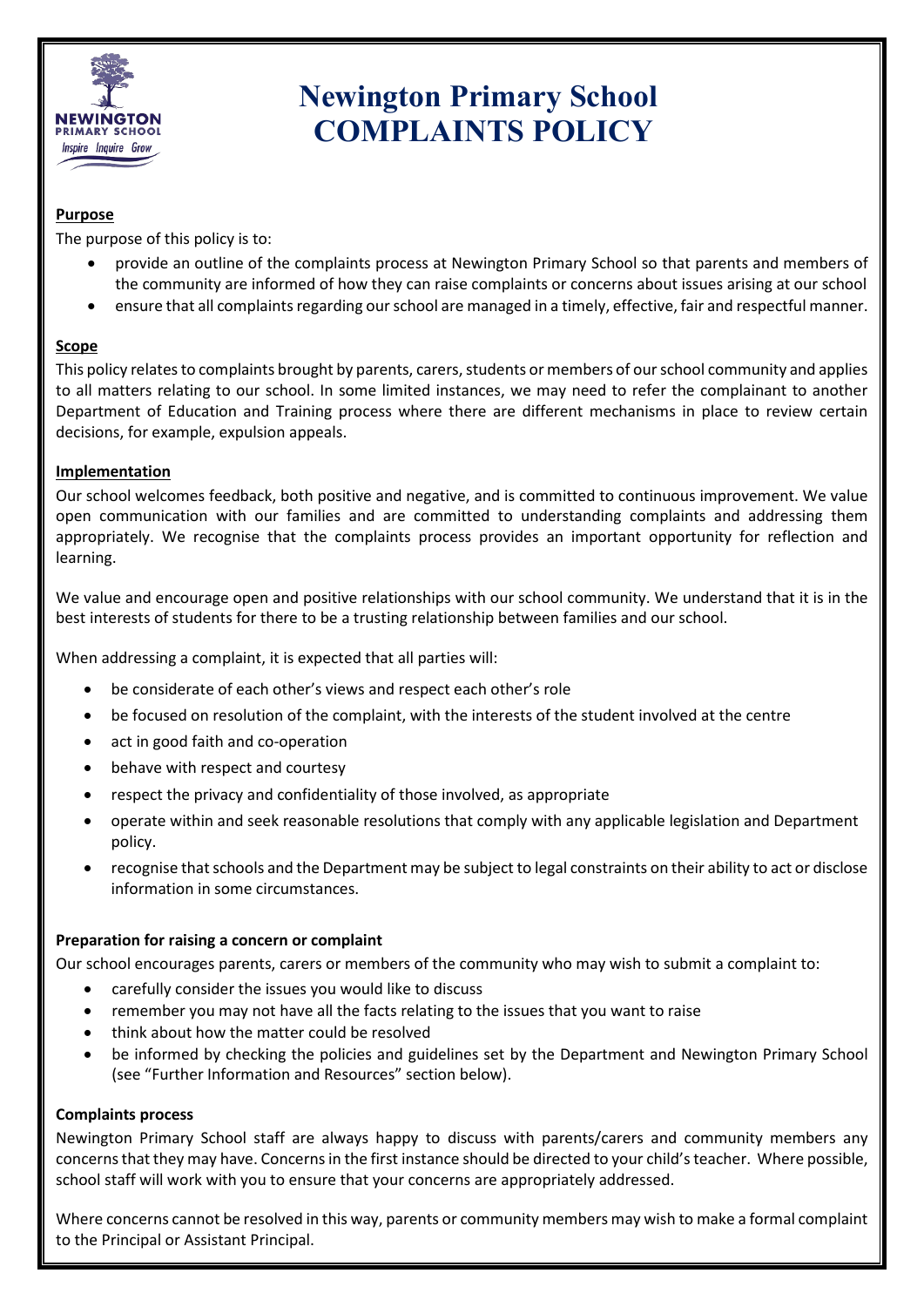If you would like to make a formal complaint, in most cases, depending on the nature of the complaint raised, our school will first seek to understand the issues and will then convene a resolution meeting with the aim of resolving the complaint together. The following process will apply:

- 1. **Complaint received:** Please either email, telephone or arrange a meeting through the front office with the Assistant Principal or Principal to outline your complaint so that we can fully understand what the issues are. We can discuss your complaint in a way that is convenient for you, whether in writing, in person or over the phone.
- 2. **Information gathering:** Depending on the issues raised in the complaint, the Principal, Assistant Principal or nominee may need to gather further information to properly understand the situation. This process may also involve speaking to others to obtain details about the situation or the concerns raised.
- 3. **Response:** Where possible, a resolution meeting will be arranged to discuss the complaint with the objective of reaching a resolution satisfactory to all parties. In some circumstances, the Principal may determine that a resolution meeting would not be appropriate. In this situation, a response to the complaint will be provided in writing.
- 4. **Timelines:** The school will acknowledge receipt of your complaint as soon as possible (usually within two school days) and will seek to resolve complaints in a timely manner. Depending on the complexity of the complaint, we may need some time to gather enough information to fully understand the circumstances of your complaint. We will endeavour to complete any necessary information gathering and hold a resolution meeting where appropriate within 10 working days of the complaint being raised. In situations where further time is required, we will consult with you and discuss any interim solutions to the dispute that can be put in place.

#### **Resolution**

Where appropriate, the school may seek to resolve a complaint by:

- an apology or expression of regret
- a change of decision
- a change of policy, procedure or practice
- offering the opportunity for student counselling or other support
- other actions consistent with school values that are intended to support the student, parent and school relationship, engagement, and participation in the school community.

In some circumstances, we may also ask you to attend a meeting with an independent third party, or participate in a mediation with an accredited mediator to assist in the resolution of the dispute.

# **Escalation**

If you are not satisfied that your complaint has been resolved by the school, or if your complaint is about the Principal and you do not want to raise it directly with them, then the complaint should be referred to the Department of Education South West Regional Office by contacting (**Phone)** 1300 333 232 or (**Email):**  [swvr@education.vic.gov.au](mailto:swvr@education.vic.gov.au)

Newington Primary School may also refer a complaint to Regional Office if we believe that we have done all we can to address the complaint.

For more information about the Department's *Parent Complaints* policy, including the role of the Regional Office, please see: [Parent complaints policy.](http://www.education.vic.gov.au/Documents/school/principals/spag/community/policyparentsconcerns.pdf)

# **Communication**

This policy will be communicated to our school community in the following ways:

- Available publicly on our school's website
- Included in staff induction processes and staff training
- Included in staff handbook/manual
- Hard copy available from school administration upon request